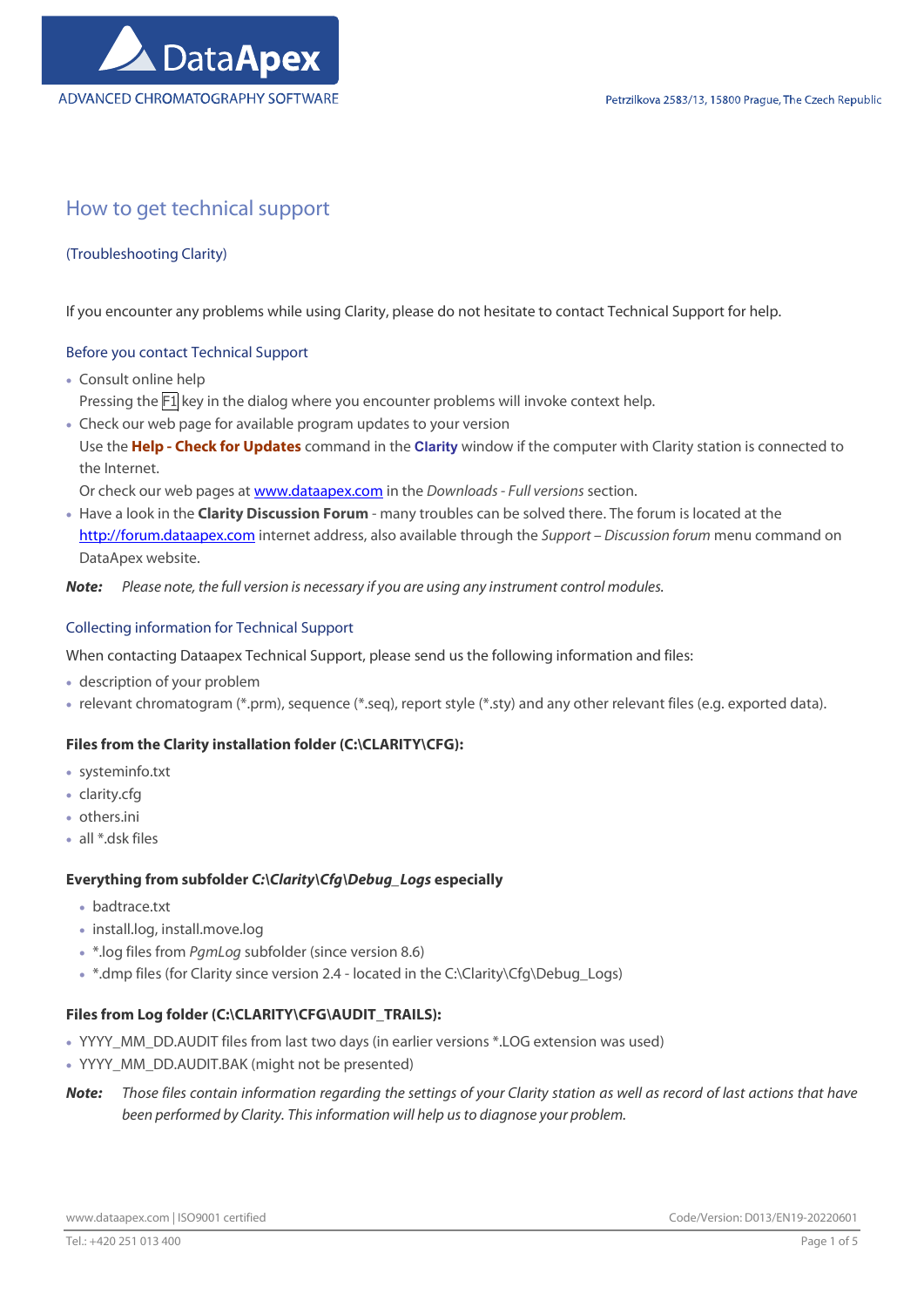#### Audit trail Settings

In the main Clarity dialog use the File - Audit Trails command to open the Audit Trail window. There use the View -Properties command to open Audit Trail Setting dialog.

Check the checkboxes of all options on every tab in the **Daily Audit Trail** column.

| <b>Audit Trail Settings</b> |                          |             |                        |                   |              |        | ×    |
|-----------------------------|--------------------------|-------------|------------------------|-------------------|--------------|--------|------|
| Messages                    | Chromatogram             | Calibration | <b>GPC Calibration</b> | Sequence          | Method Other |        |      |
|                             |                          |             | Session                | Daily Audit Trail |              |        |      |
|                             | Export Messages (Batch)  |             |                        | $\checkmark$      |              |        |      |
|                             | Detector Error Messages  |             |                        | $\checkmark$      |              |        |      |
|                             | LC Error Messages        |             |                        | $\checkmark$      |              |        |      |
| <b>GC Error Messages</b>    |                          |             |                        | $\checkmark$      |              |        |      |
|                             | AS Error Messages        |             |                        | $\checkmark$      |              |        |      |
|                             | <b>CE Error Messages</b> |             |                        | ✓                 |              |        |      |
| Other Messages              |                          |             |                        |                   |              |        |      |
|                             |                          |             |                        | ОК                |              | Cancel | Help |

Audit Trail Settings - all checkboxes in the Daily Audit Trail column should be checked

# Clarity function – "Send Report by E-mail":

If the Clarity station is installed on a computer that is connected to the internet, it is easier to let Clarity collect the necessary information automatically:

- Using the Help Send Report by E-mail command from the main Clarity window a new email message in your default email program will be created and the necessary common files will be automatically enclosed as an attachment.
- Then you can fill in the description of the problem, enclose the relevant chromatogram (\*.prm), sequence (\*.seq), report style (\*.sty) and send the email to the DataApex technical support.

#### Troubleshooting devices with serial (RS232) communication

 Check our documentation (Control module manual or context help) for specific settings and/or communication limitations

Note: Invoke the Context Help by pressing F1 in the control module setup dialog.

Check the documentation that was bundled with the device.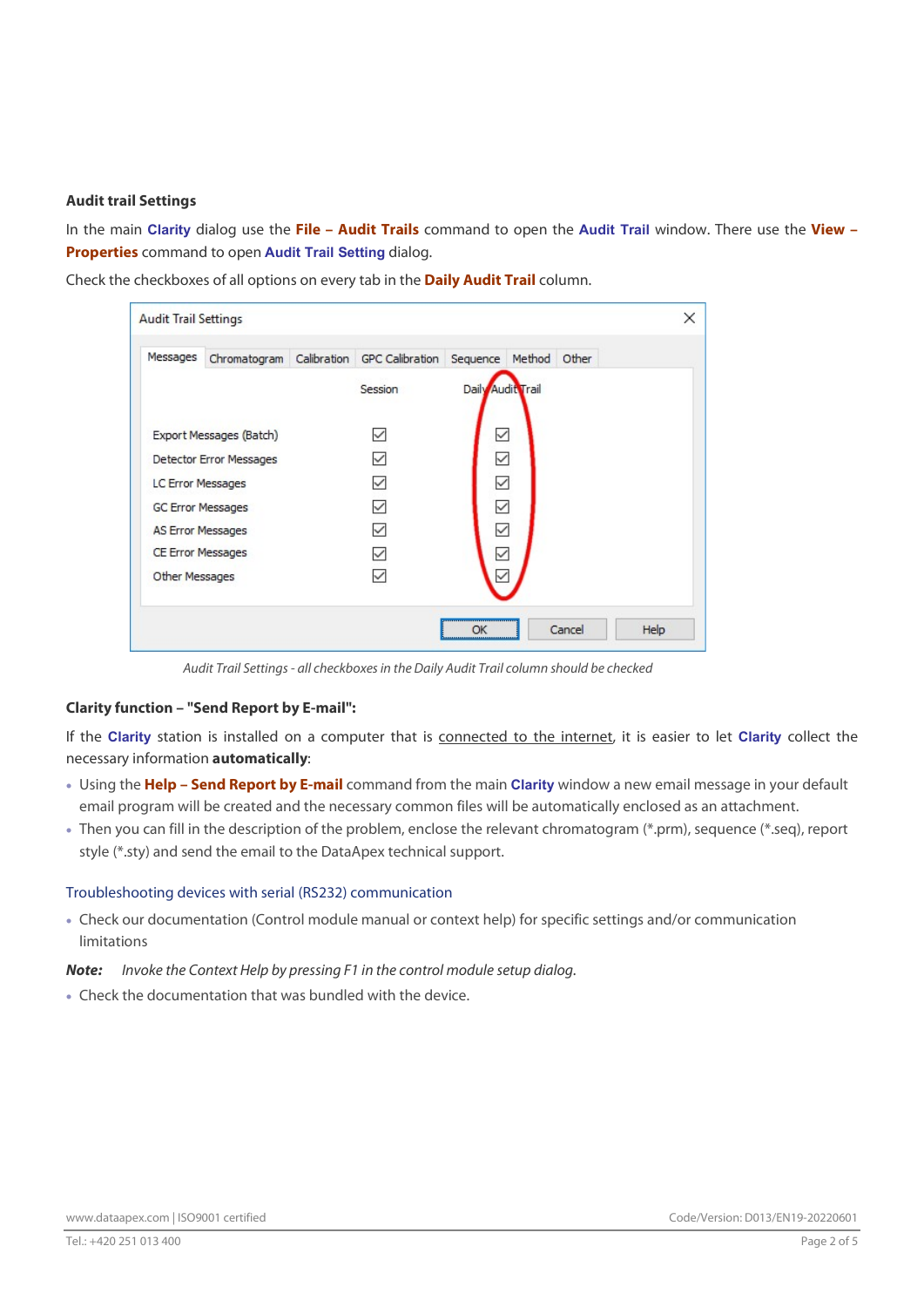# CommDrv.ini utility

In most cases it is possible to record the communication between Clarity and the controlled device. However, the communication between some instruments which either use their own communication libraries (Shimadzu LC-10/20 System, Shimadzu LC-10/20 Pumps, CTC-PAL) or use the communication over the USB port (Rheodyne MX-II valves) where the unique identification of the device is needed and hard-to-acquire is not possible.

To activate the recording and specify a file for storing the communication set the COMx key(s) with following parameters in the COMMDRV.INI file located in the Clarity installation folder (C:\Clarity\Cfq by default):

[COM1] echo=ON textmode=ON filename=CommDrv1\_%D.txt reset=OFF

Note: - The file can be edited by any text editor (Notepad).

- Separate entries can be specified for each COM port.
- For LAN Communication with Agilent 6890 GC, use the section [TCP].
- %D in the filename parameter means that the log will be created separately for each day.

#### Echo

OFF (default) - will not record any communication.

#### Filename

Specifies the file where the communication should be stored. If the path is not specified, the file will be stored in the same folder like the COMMDRV.INI file.

Not received or unrecognized replies will be recorded as "Timeout on Com line"

The created log file can be viewed in any text editor.

Note: The record is very helpful for troubleshooting the communication between Clarity and the device.

#### Reset

ON - will erase the log file each time the station is restarted (otherwise the log can increase substantially after some time)

#### How to use it:

- Open the CommDrv.ini file located in C:\CLARITY\CFG folder with notepad.
- Change the Echo=OFF to Echo=ON item in the appropriate COM section corresponding to the number of COM port used for communication
- Note: If you are not sure which COM port is used, change Echo=on in all sections, eventually add new sections for Com ports above COM4.
- Perform the problematic actions with the controlled device.
- Include the created COMMDRV.LOG file from C:\CLARITY\CFG\DEBUG\_LOGS folder to your report.
- Created logs can be quite big; depending upon the device from which it was recorded. Once the size exceeds 100MB, communication will be recorded to a new file with numbered suffix.

Please do not forget to open COMMDRV.INI and set the Echo=ON back to Echo=OFF after recording.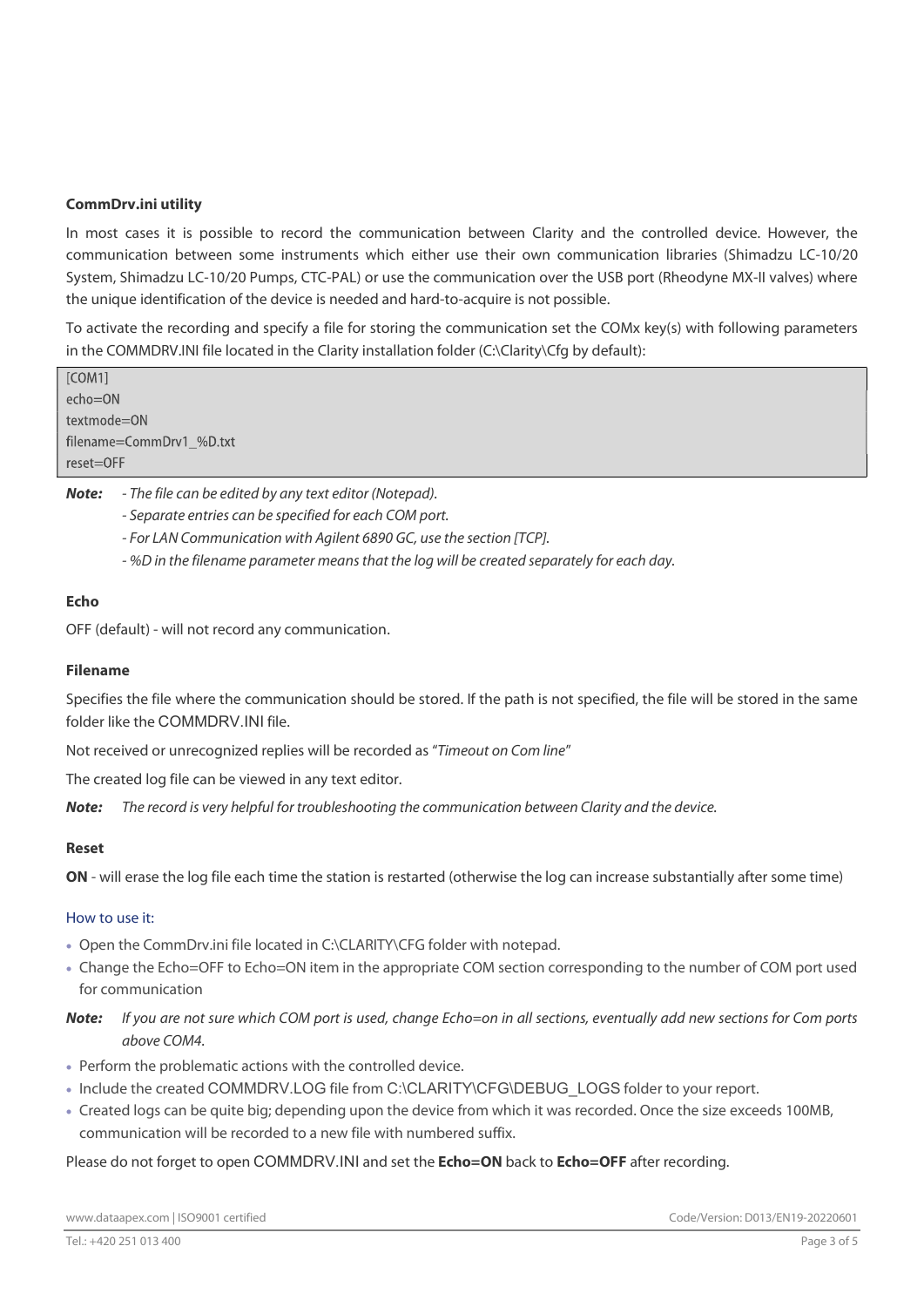#### Logging-config.ini utility for Clarity since version 8.6

By default Clarity is logging all the information necessary for the eventual diagnostics. However you may be prompted by the user support to configure the logging for specific conditions. This can be done by setting the Logging-config.ini configuration file located in the C:\CLARITY\CFG folder.

It is not recommended to modify the configuration file, if anything with the logging goes wrong, then just delete the configuration file. This will get Clarity back to its defaults.

For your convenience there are two example configuration files in the C:\CLARITY\CFG folder.

- Example-Logging-config.ini this contains the same settings that are hardwired in Clarity.
- Disable-Logging-Example-Logging-config.ini example of setting to switch off all logging

To use one of them you can simply rename it to Logging-config.ini

#### Logging.ini utility – for Clarity Until version 8.5

In case further logs are needed, you may be asked by our support team to gather logs using the LOGGING.INI utility. It is also located in the C:\CLARITY\CFG folder. This file logs advanced features of Clarity and resulting logs help our programmers to locate the cause of possible problem. It works in a similar way as COMMDRV.INI.

Created logs can be quite big. Once the size exceeds 100MB, communication will be recorded to a new file with numbered suffix (log\_2017-01-10\_1.txt, log\_2017-01-10\_2.txt, etc.).

| [LUY]                     |
|---------------------------|
| $echo = OFF$              |
| filename $=$ $log$ %D.txt |
| $reset = ON$              |
| : Sections list:          |
| $AuditTrain = ON$         |
| $BadTrace = ON$           |
| $CommandLine = OFF$       |
| $Acquist = OFF$           |
| $AgilentICF = OFF$        |
| $SST = OFF$               |
| $Internet = OFF$          |
| $FractionCollector = OFF$ |
| Packages = ON             |
| Performance = OFF         |
|                           |

 $\overline{11}$  and  $\overline{1}$ 

Note: - Result of this log is a more detailed description of what is going on in the program - %D in the filename parameter means that the log will be created separately for each day.

# Sections list

Contains all possible sections which can be logged. Sections to be logged must have value ON set.

# Audit Trail

Copies messages from AuditTrail to the log. Default is ON.

# BadTrace

Copies messages from BadTrace to the log. Default is ON.